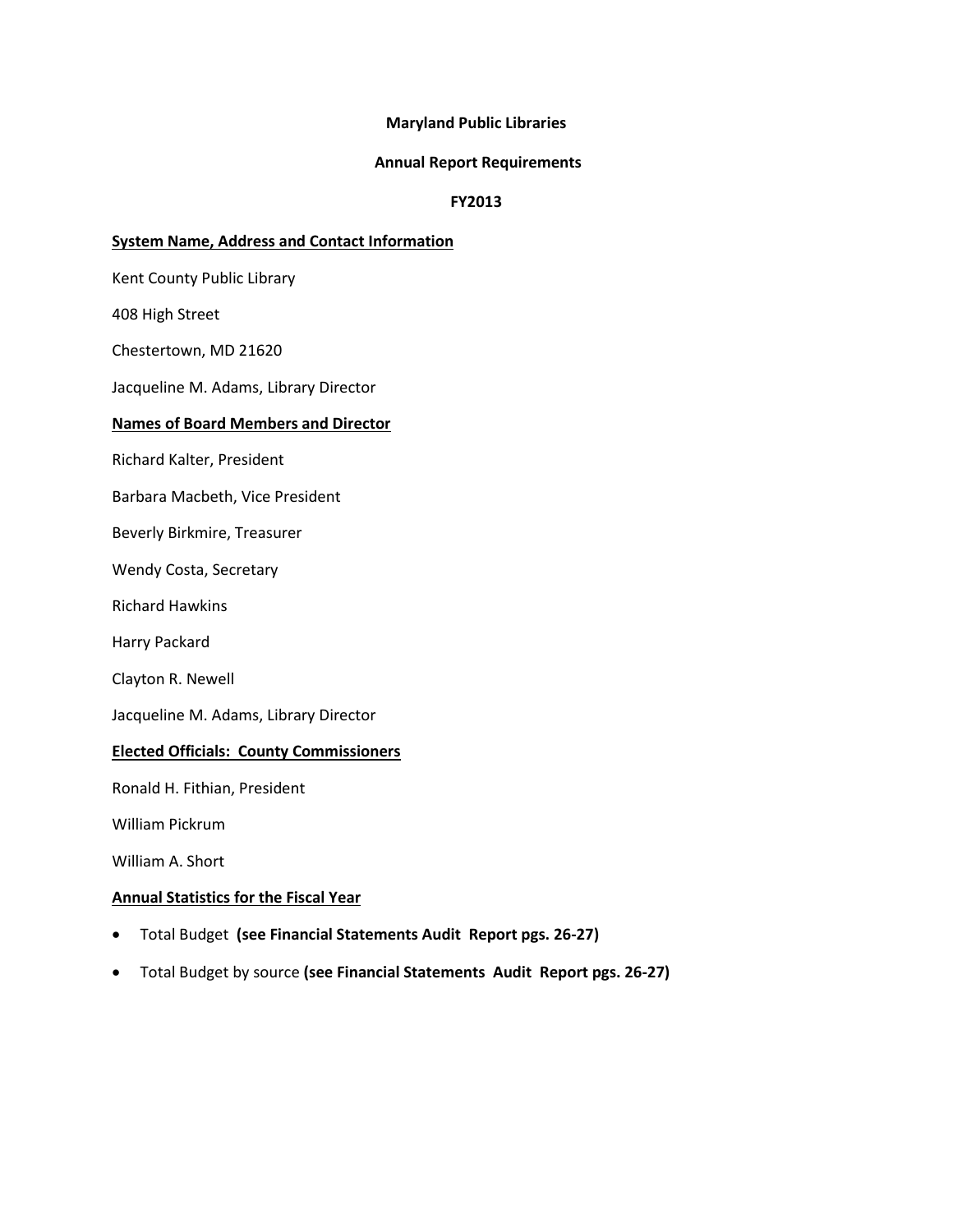### **Other Statistics**

- Branches & Bookmobiles **(3)**
- Materials Collection, including electronic books **(65,646)**
- Materials Circulated **(139,712)**
- Registered Borrowers **(16,217)**
- Information Questions Answered **(6,943)**
- Number of Library Visits **(96,094)**
- Number of Programs/Attendance **(423/7610)**
- ILL (received: ) **(2,816)**
- Personnel **(12.2)**
- Public Access Computers **(36)**

### **Library Highlights**

KCPL completed its yearlong celebration of fifty years of service to the Kent County Community with exciting and unique events. In addition to placing a plaque at the second site of the KCPL library, the Chestertown library was the site for a "Mini Golf Extravaganza" and an evening with Christopher Tilghman author of *Mason's Retreat* and *The Right Hand Shore*, novels celebrating the Eastern Shore's culture and history. The final event was a family friendly event featuring a birthday cake and fun for all.

The KCPL Board of Trustees began work on developing a new three-year strategic plan. The Steering Committee met in early March and developed a three stage planning process. The Steering Committee felt very strongly that all stakeholders should have a voice in the strategic planning process and wanted to proactively seek input from the entire community. In total, over 100 people shared their thoughts with the Steering Committee at Community and Organization meetings and interviews. In April, the Steering Committee met to review the current mission statement and to discuss the option of creating a vision statement. In early June the draft mission, vision, strategic plan, goals, and action plans were sent to the Board of Trustees for review and comment. The final plan was approved by the Board on October 7, 2013.

In FY 2013, a twenty year facilities master plan was developed for the Kent County Public Library. This report was commissioned through the Eastern Shore Regional Library. The purpose of this report was to serve as a comprehensive facilities condition audit for all three locations and recommend the level of library service over the next twenty years.

The Foundation for the Kent County Public Library on behalf of the Library was awarded a \$6,600 grant from the PNC Foundation to create an Early Literacy Center for parents, and early child care providers for Kent County Title I families to improve school readiness. PNC provided the funding in support of *Grow Up Great*, its bilingual program in early childhood education.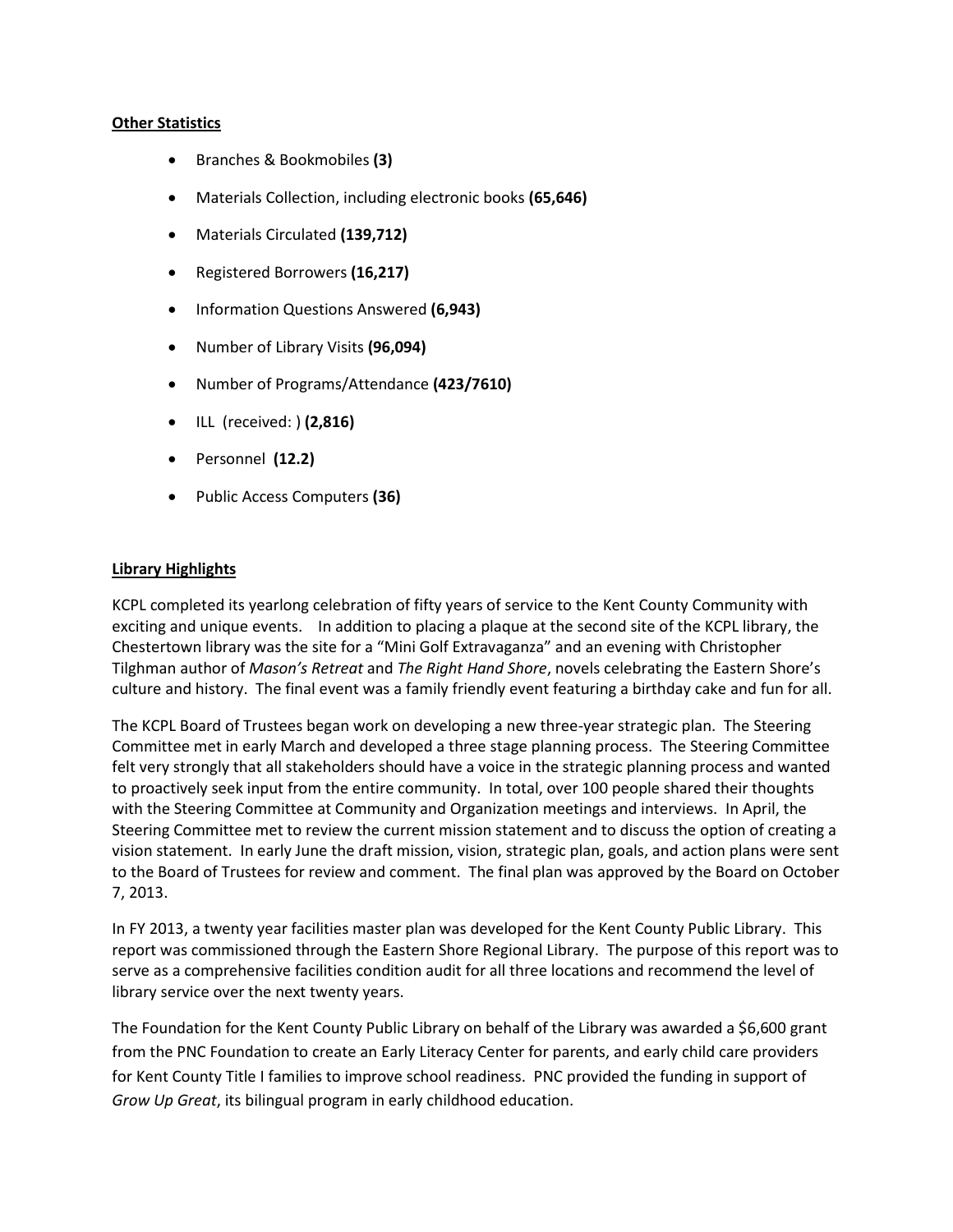The Chestertown Branch was open on four holidays to provide added hours of library service to the community and to serve as a holiday destination for appropriate programs and services.

Trustee membership remained constant and their engagement remained high. Two new members of the Board of Trustees were appointed to replace two members whose terms were expired.

The community in the form of the municipalities, the Friends, the Foundation and the general community continued their support.

# **Library Service Highlights**

# **Children's and Teens Programming Highlights**

We served 4,608 patrons at youth programs

The Eastern Shore Regional Library sponsored the award winning author Grace Lin for a visit in April. There were 230 excited visitors in the Kent County Worton Community Center. This matched the 2012 highest attendance record for a Children's program. Library Board members, local Grade 5 elementary school students, Washington College students, home school students and educators and administrators in the Kent County area were invited.

KCPL partnered with Washington College's Student Environmental Alliance Club did a "Penguin Gourd" program last March.

There was great attendance at 4 perennial programs: Polar Express (69) November Cat in the Hat (105) March Curious George (82) May Books in Motion (83) April

June kicked off the 2013 "Dig into Reading" summer reading program with record breaking participation due in part to an outstanding participation with Kent County Schools. 441 children registered for the "Dig into Reading" summer game.

January 2013, KCPL offered a three-session program for teens on drawing anime. Artist Hanna Kingsley led enthusiastic teen participants through the process of character creation, from initial drafts to the final inking, with an exploration of coloring techniques along the way. This was a special program offered in conjunction with the twice monthly Manga & More teen group that began meeting in the fall of 2011.

Teens and adults pooled their creative energy in March for an afternoon of Pysanka, a Ukrainian batik technique for decorating eggs. For the second year in a row, this was a hit!

Summer 2013: Chestertown branch was fortunate to have three teen volunteers who contributed over 50 hours of volunteer service to re-shelve materials, keep the children's area neat and clean, help with program prep and set-up, prepare materials for the summer reading game, and other tasks.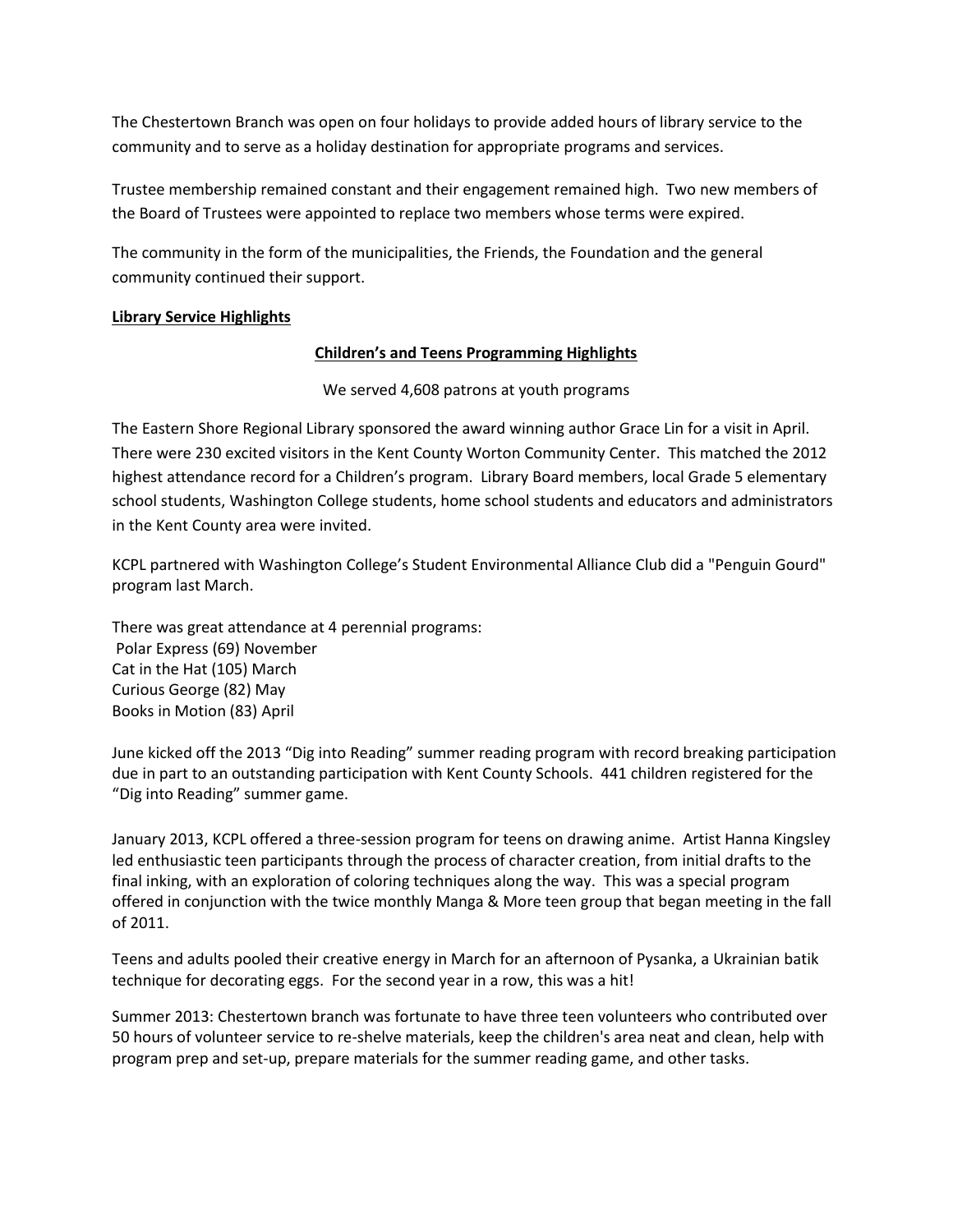# **Adult Programming Highlights**

## We served 3,002 patrons at adult programs

Excellent turnouts for author events featuring: Christopher Tilghman, Jan Elvin, Daryl Davis, and Bob Rich.

Other programs included:

- o Quest for Freedom : *Legacy of Slavery in Maryland* project
- o Superstitions and Curses
- o The Summer Sky
- o Kent County and the State of the Bay
- o FIRE! How a series of fires in the 20th century transformed Chestertown
- o "Julia Child: Queen of Cuisine"
- o Historic and Old Home Maintenance
- $\circ$  6<sup>th</sup> Annual Jazz and Java concert

Successful ongoing programs included:

- o Needlecrafters group (initiated this year)
- o "First Friday" art reception given by the participating artists.
- o Four KCPL sponsored book groups and assistance provided to over 10 community book groups
- o Monthly "Tech Talk"
- o Weekly films of classic films for public viewing and discussion
- o Macintosh User's Group, Digital Photography Classes, and Digital Walk-In Clinic

### **Partnerships**

- Bayside HOYAS: Book club for middle school/high school students
- Chestertown Initiative
- Chestertown Diversity Group
- Kent County Chamber of Commerce: hosted a "Business after Hours"
- League of Women Voters
	- o Hosted the 2012 School Board Forum.
	- o & Dr. Kathryn Ruud- *Protecting our Democracy*
- Judy Center of Kent County
- Kent County Public Schools: Class tours and book purchases for required summer reading
- Chestertown Rotary Club
- Board of Elections: Chestertown Library was a designated polling place
- SCORE
- $\bullet$  Pepco
- Kent County Department of Social Services
- AARP Tax Preparation